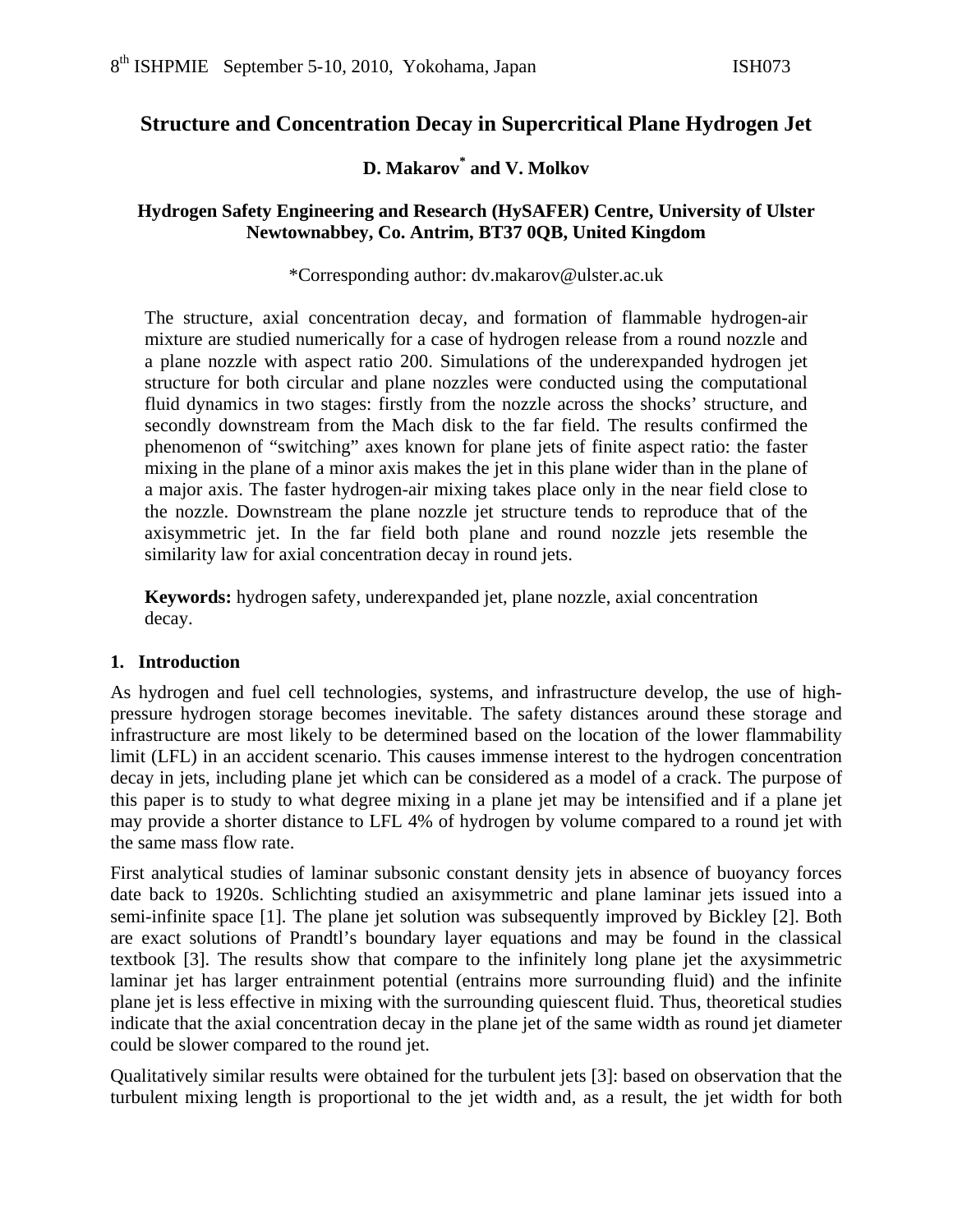circular and plane jets is proportional to the distance from the nozzle *x* (though with different proportionality coefficients), the decay of the centre-line velocity *V* in a momentum-dominated turbulent round jet is proportional to  $x^{-1}$ , while the same for the plane jet is proportional to  $x^{-1/2}$ , which means that the round jet entrainment rate is higher than that of the infinitely long plane jet. Comprehensive overview of experimental data available for velocity and species concentrations in momentum- and buoyancy-dominated incompressible turbulent jets is given in [4] for both plane and axisymmetric configurations and for jets with different densities of mixing gases.

Analytical solution for compressible plane and round turbulent jets was obtained by Crane and Pack [5], though based on a number of simplifying assumptions. It was found that for a plane jet the compressibility effect decreases width of mixing region for laminar jets and increases it for the turbulent jet. For axially symmetric jets the compressibility resulted in narrower velocity profile as the speed rose for both laminar and turbulent flows. This result was confirmed experimentally by Maydew and Reed [6] for Mach numbers up to M=1.96. Later on Crane and Pack developed an analytical solution for a plane jet of gas issued into another gas [7]. There are different engineering approaches, e.g. [8, 9], which allow to extend incompressible axysimmetric jet correlations [4] to compressible underexpanded jets. However, the approaches are not applicable to the underexpanded plane jets.

Jet from a plane nozzle of a finite aspect ratio has attracted attention as capable to provide more intensive momentum and concentration exchange due to a larger interface area for viscous mixing compare to an axisymmetric jet of the same mass flow rate. A series of experiments with incompressible, subsonic compressible and chocked underexpanded jets from a rectangular nozzle of the size *L*×*D*=50×3 mm (aspect ratio 16.7) was conducted at Stanford University. The incompressible flow results were reported by Krothapalli et al. [10], the effect of the exit Mach number of a subsonic compressible jet was given in [11], and underexpanded plane jet results are described in [12]. Mean velocity measurements revealed that the incompressible jet structure consists of three regions: a potential core region, a two-dimensional-type region, and an axisymmetric-type region, where velocity decays close to that in axisymmetric jet [10]. It was found that in the two-dimensional type region the jet spreads in the minor axis plane faster compare to that in the major axis plane. The subsonic compressible jet was found to behave similar to the incompressible jet [11]. Underexpanded choked flow studies [12] were conducted using the pressure ratio up to 5.8, which corresponds to Mach numbers up to 1.8. The spreading rate in the minor axis was even higher than for incompressible flow, so that one can think of "switch" of axes: the major axis becomes the minor one, and vice versa. The same dynamics of the jet structure, i.e. transition from initially two-dimensional jet to axisymmetric one downstream,was found for the underexpanded jet [12]. The authors suggested that the twodimensionality of a plane jet would be preserved the longer downstream the higher pressure ratio.

Similar research, but with aspect ratio of elliptic and rectangular nozzles equal to 3.0, was performed in [13] using cold and hot gas tests. The pressure ratio for the underexpanded cold tests was equal to 3.4 (Mach number 1.5) and 6.4 for the hot gas tests. The authors argued that the elliptic nozzle provided slightly faster mixing than a rectangular nozzle, though the flow was studied on the distance of 30 equivalent nozzle diameters only. This study was later extended to pressure ratio 15 [14], though was aimed at near-field pressure fluctuations interaction with the spread rate of the jet and remained limited to 30 equivalent diameters. Further studies of underexpanded jet flows from oval nozzles were performed in [15]. It was confirmed that the pressure ratio has a significant effect on the jet spreading in the minor axis and the axis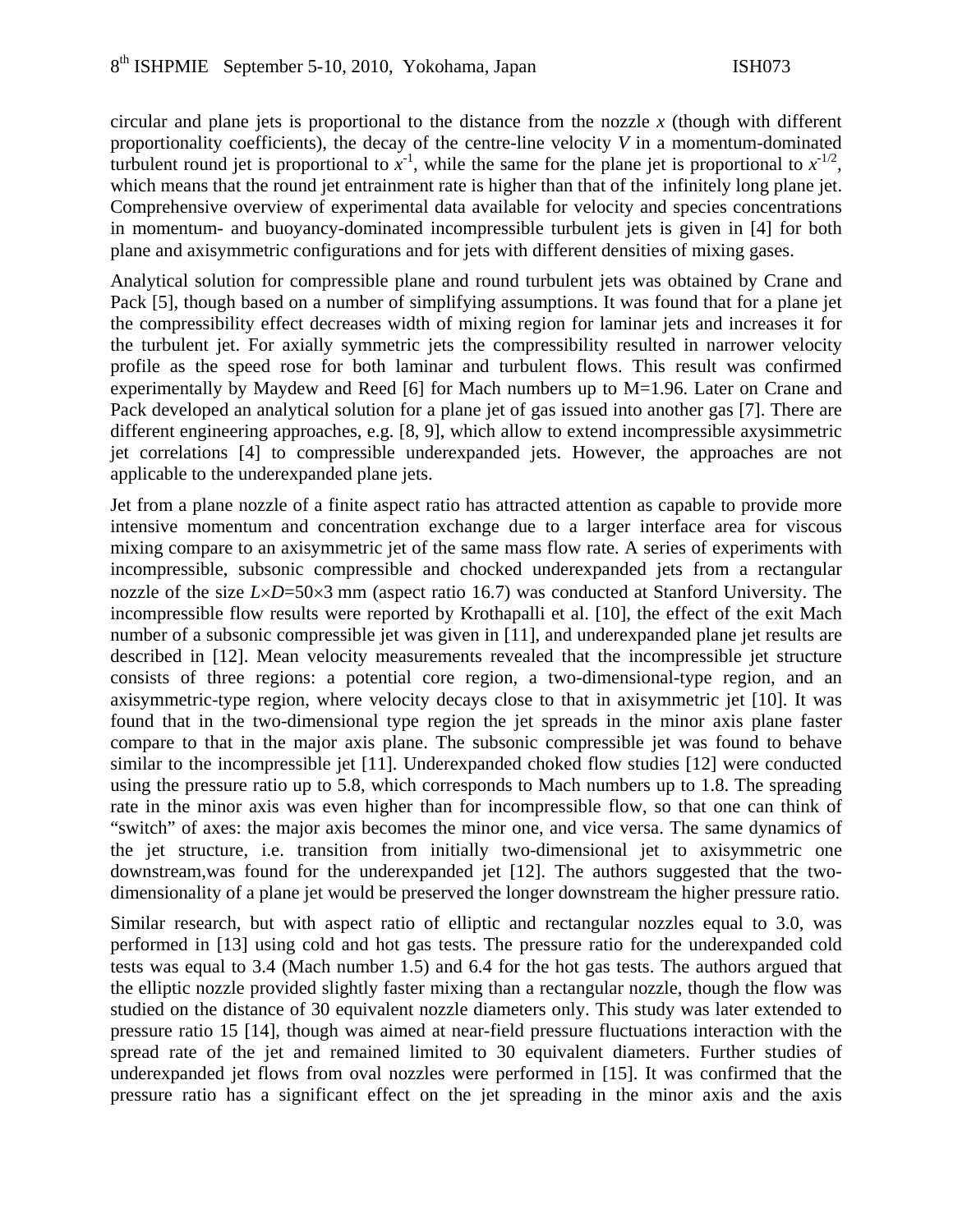"switching" strongly depends on both pressure and aspect ratio of the nozzle, though the study was limited to pressure ratio 20.3 and near nozzle area. Numerical simulation of the jet flow from a rectangular nozzle of aspect ratio 8 and pressure ratio 50 was performed in [16], but was limited to the study of the near-nozzle shock structure only.

The potential of a plane nozzle jet to provide more effective mixing compare to axisymmetric jets is of immediate interest for hydrogen safety engineering. The authors are not aware of experimental measurements of hydrogen concentrations in plane nozzle jets covering the range of characteristic pressure ratios 350-700, and correlations similar to [4] which are applicable to plane nozzles of finite aspect ratio. The present study will concentrate on computational fluid dynamics (CFD) modelling of a plane nozzle jet of large aspect ratio 200 in order to understand dynamics of plane jet structure with limited aspect ratio, estimate axial hydrogen concentration decay in such a flow, and to quantify the intensification of hydrogen-air mixing.

### **2. Problem Formulation**

**The CFD model.** The effective diameter approaches similar to [8, 9], allowing to simplify underexpanded jet modelling and to avoid consideration of underexpanded jet shock structure including Mach disk(s), are not applicable to the finite aspect ratio plane jets. Once simplification of the flow structure is not available, numerical simulations should rigorously resolve flow in the nozzle, shock structure, supersonic flow downstream of the Mach disk and further mixing in the subsonic flow area. Discrepancy of scales between the physical nozzle size, where compressible flow solver and Courant-Friedrichs-Lewy condition should be applied, and the distance of jet propagation to LFL, where flow is subsonic and slowly developing, makes modelling of this phenomenon through the whole domain of interest computationally expensive. Instead, two-stage modelling is applied in this study: first we model the flow through the nozzle across Mach disk structure, and then from the Mach disk to the far field, using a quasi-steady solution of the first stage as a boundary condition for the second stage. The similar two-stage strategy was used for the underexpanded axisymmetric jet modelling [17].

The CFD model consists of three-dimensional steady-state Navier-Stokes equations, energy and species conservation equations. The standard k-ε model [18] with full buoyancy effects was adopted for turbulence modelling as a pragmatic and computationally inexpensive choice. The Navier-Stokes equations were solved in a fully compressible form using a coupled explicit solver at the first stage of simulations, while at the second stage the flow was treated as incompressible and a segregated solver was applied. First order upwind discretisation scheme was used at the first stage to avoid numerical instabilities and the third order MUSCL discretisation scheme was used at the second stage. Simulations were conducted using the CFD code FLUENT.

In this study a release through a round nozzle of 1.58 mm diameter was compared with a leak through a plane nozzle of the size  $L \times W = 20 \times 0.1$  mm (aspect ratio 200). The hydrogen storage pressure 350 atm was chosen in this study: it is yet characteristic for automotive applications, but has reduced error associated with the use of the ideal gas equation of state as compared to 700 atm. Indeed, hydrogen density according to the ideal gas equation of state at 350 atm is 29.3 kg/m<sup>3</sup>, and according to the Abel-Noble equation of state is 23.9 kg/m<sup>3</sup> yielding difference of about 18%.

**Round nozzle calculation domain and numerical details.** The calculation domains for the round jet simulations are shown in Figure 1. Calculation domain for the fist stage has cylindrical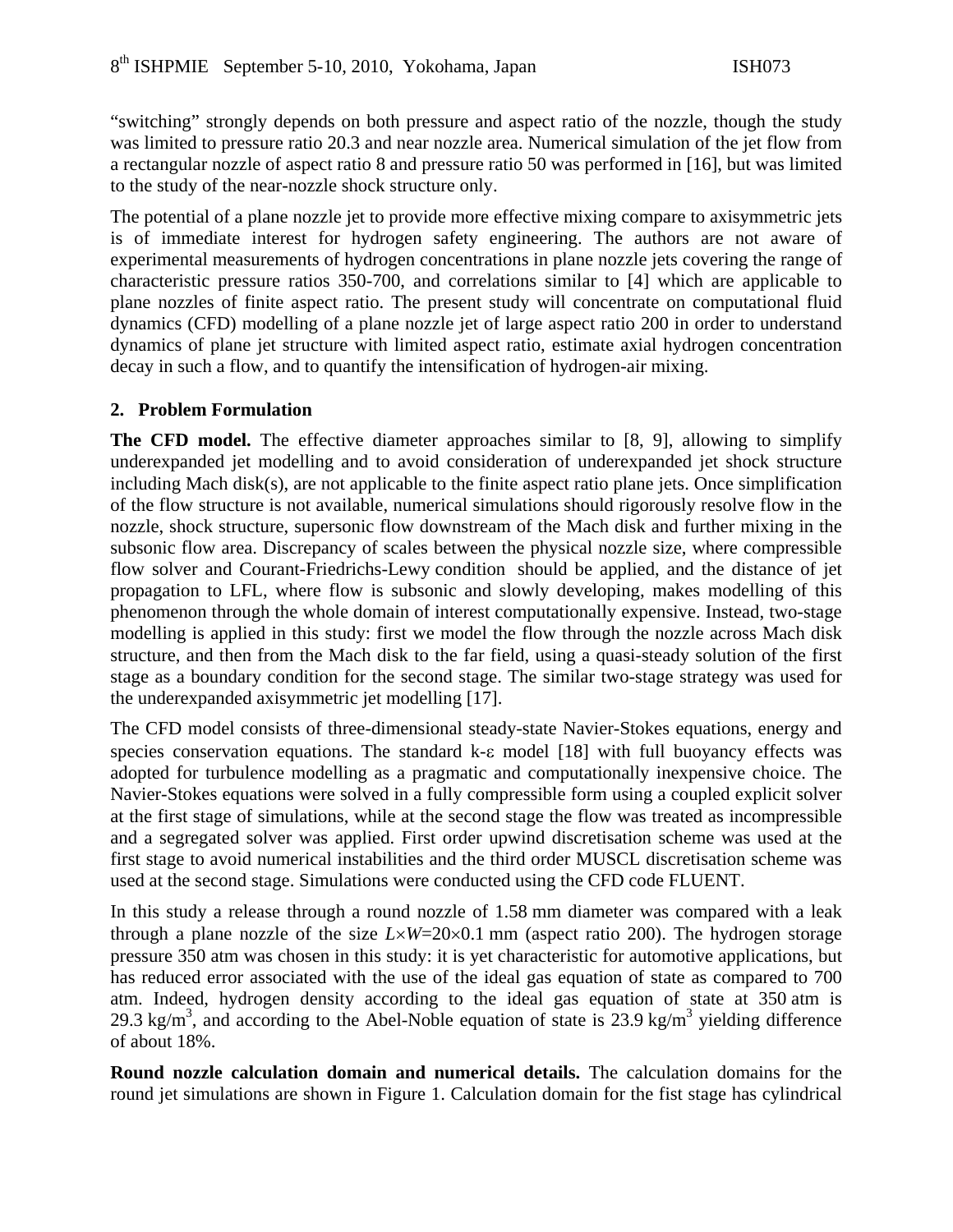shape and sizes  $L \times D = 0.25 \times 0.16$  m. The domain included small high-pressure "vessel" upflow from the nozzle, where hydrogen inflow was modelled. The domain was discretised by 412736 hexahedral control volumes (CV). The round nozzle of 1.58 mm diameter and 5 mm depth was discretised by 20 CVs across its diameter and 16 CVs in depth. The Mach disk was discretised approximately by 50 CVs across its diameter and 40 CVs in length. Zero pressure boundary conditions were used at all boundaries except of hydrogen inflow area, where pressure was set to  $p=350$  atm, hydrogen concentration to  $y_{H2}=1.0$ , and temperature to  $T=293K$ .

The cylindrical calculation domain for the second stage has size  $L \times D = 8.1 \times 4.0$  m and was discretised by 178,808 CVs. The conditions on the inflow boundary were approximated from the first stage jet solution using so called "profile" facility of FLUENT software. On all zero pressure boundaries the inflow temperature 293 K, turbulence intensity 10% and turbulence length scale 0.05 m were used for both the first and the second stage of simulations.



Figure 1. Calculation domain for the round nozzle jet simulations: a) domain for the first stage, b) domain for the second stage.

**Plane nozzle calculation domain and numerical details.** The plane nozzle is modelled with its major axis directed along a pipe. Calculation domains for the plane nozzle jet simulations are shown in Figure 2. Similar two-stage approach is adopted, though the design of calculation domain utilises symmetry conditions and uses only ¼ of the real physical domain. The calculation domain has sizes  $L \times W \times H = 0.125 \times 0.400 \times 0.515$  m. Relatively large width of the domain 0.4 m compare to its length 0.125 m is necessary to accommodate the faster hydrogen-air mixing in the plane of the minor axis. The domain was discretised by tetrahedral and hexahedral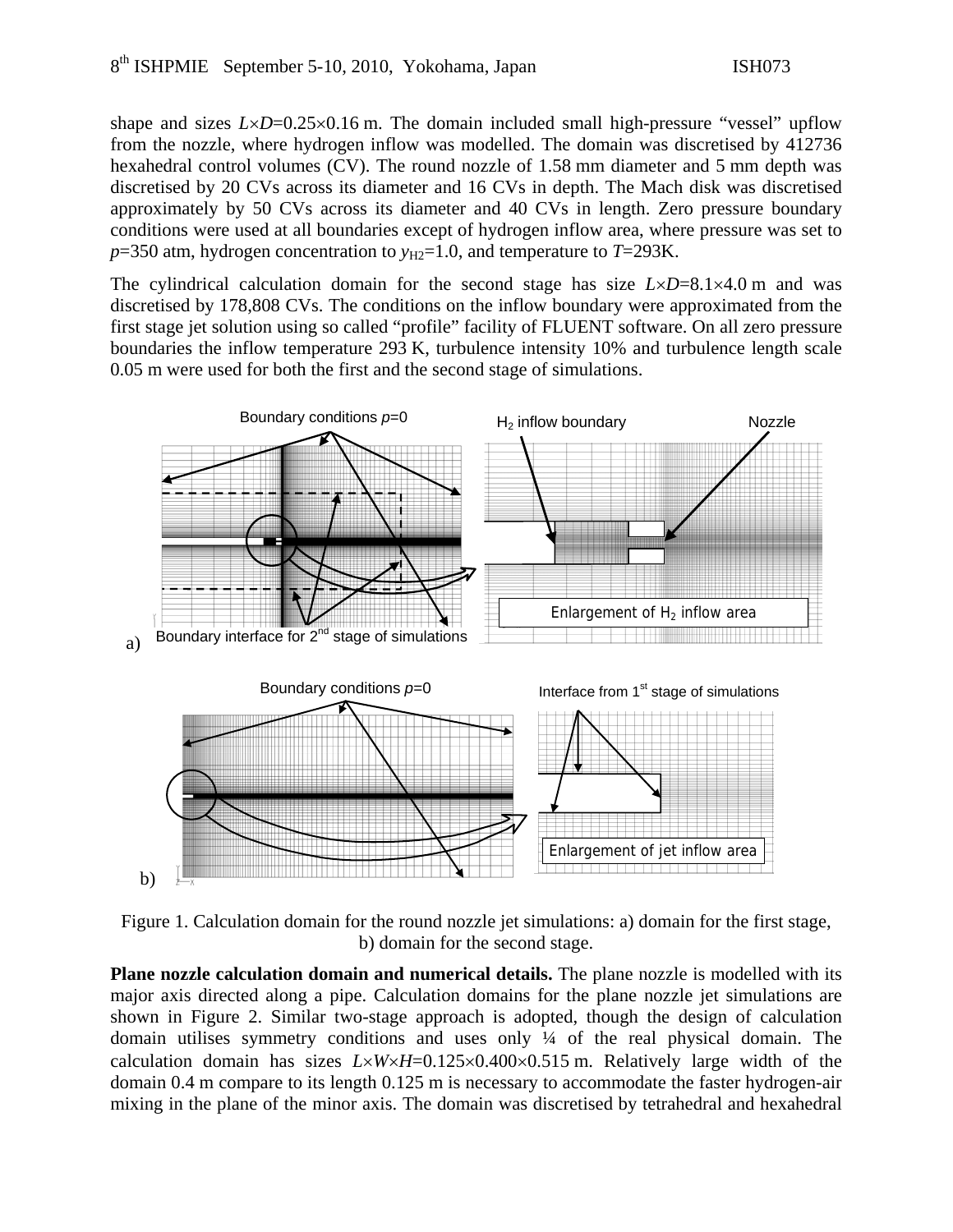CVs, total number is 254,156 CVs. The nozzle has sizes *L*×*W*=20×0.1 and depth 5.0 mm, and was discretised by 25 CVs along its half length, 4 CVs along its half width and 16 CVs in depth. Pressure 350 atm, hydrogen concentration 1.0 and temperature 293K were set at the pipe cross section as inflow conditions, zero pressures on the boundaries representing atmosphere and the interface for the second stage of simulations. The domain for the second stage has sizes  $L\times W\times H=2.0\times2.0\times5.0$  m and is discretised by 216,576 CVs. All zero pressure boundaries, representing atmosphere, have the inflow temperature 293 K, turbulence intensity 10% and turbulence length scale 0.05 m similar to that in the round nozzle jet simulations.



Figure 2. Calculation domain for the plane nozzle jet simulations: a) domain for the first stage, b) domain for the second stage (rotated  $90^\circ$  clockwise).

### **3. Simulation Results**

Hydrogen mass concentration decay obtained in simulations along the jet centre-line for both round and plane jets is shown in Figure 3 in comparison with the similarity law for hydrogen concentration decay in axysimmetric jet, which was developed for incompressible flows in [4] and expanded to compressible flows in [9]:

$$
y_{H_2} = 5.4 \sqrt{\frac{\rho_N}{\rho_S}} \frac{D}{x},\tag{1}
$$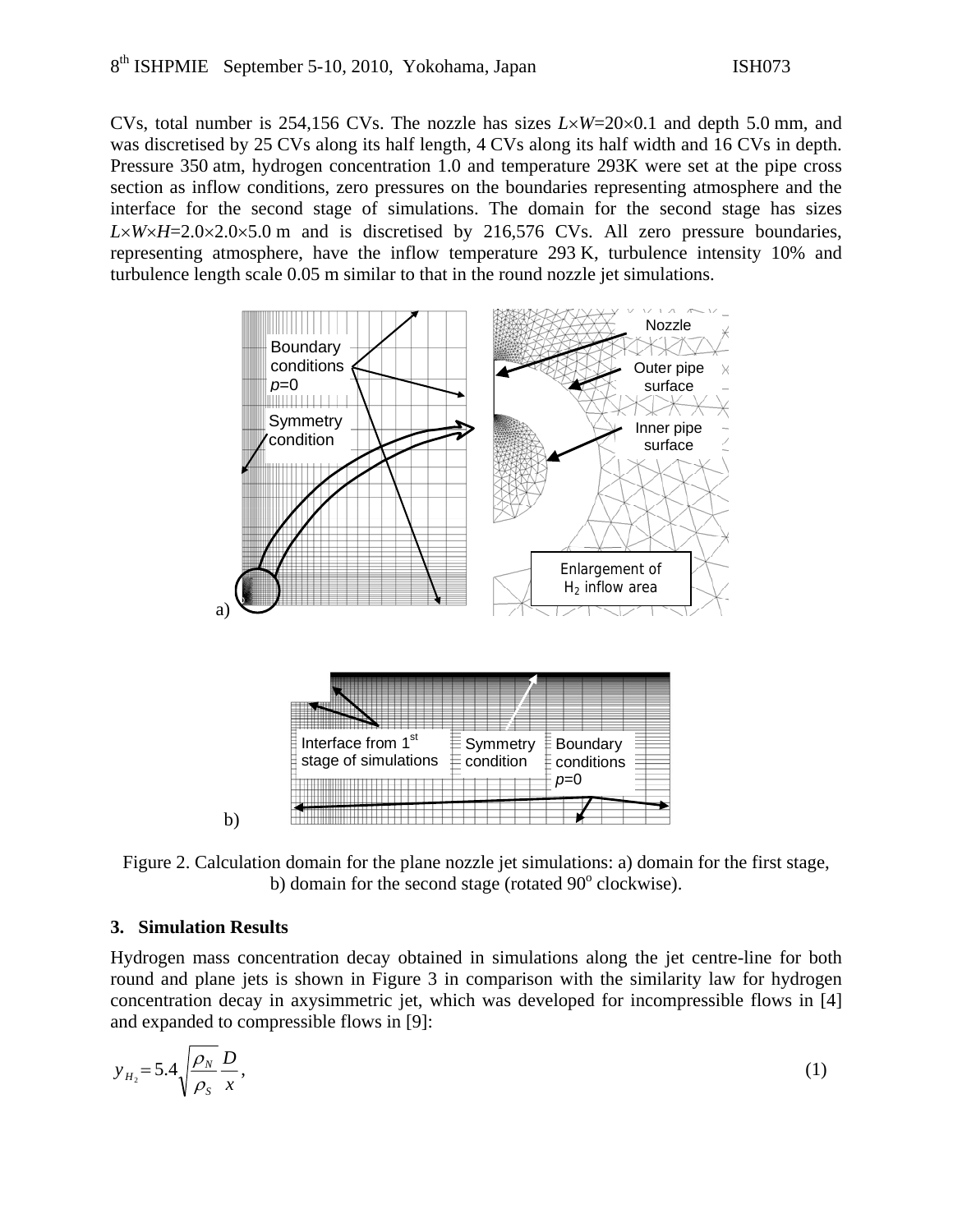where  $y_{H_2}$  is hydrogen mass fraction,  $\rho_N = 13.0 \frac{kg}{m^3}$  is density of injected gas in the nozzle according to Abel-Noble equation of state and taking into account pressure losses in the nozzle [19],  $\rho_s = 1.20 \frac{kg}{m^3}$  is density of surrounding air,  $D = 1.58$  *mm* is the round nozzle diameter, *x* is axial distance.

One can see that both plane and round nozzle jets exhibit core regions of jet development, where hydrogen concentration is equal to 1.0. The core region is longer for the round nozzle jet (about 8 cm) compare to the plane nozzle jet (about 3 cm). The plane nozzle jet provides relatively faster mixing than the round nozzle jet in the region  $x=0.04 - 0.40$  m (range of distance to diameter ratios  $x/D \approx 25-250$ ). After  $x=0.40$  m, when the axial concentration in the jet is about 50% by volume, the decay of hydrogen concentration for both nozzles is approximately the same, which suggests that the plane nozzle jet becomes close to axysimmetric shape.

From a critical point of view one may be concerned with the higher hydrogen concentration for the plane nozzle jet compare to the round nozzle in the far field (difference is about 12%). Partially this could be explained by 6% higher mass flow rate simulated for the plane nozzle (probably due to discretisation errors) or from the process of boundary profile approximation between the first and second simulation stages.



It was demonstrated by Saffers and Molkov, see for example overview [20], that the hydrogen-air flames, resulting from round nozzles, have length corresponding to the hydrogen concentration in non-reacting jet between 8% and 16% by volume (best fit line 11%), which corresponds to the mass fraction of hydrogen 0.006 and 0.013. In Figure 3 the jets for both nozzles have qualitatively similar length in this concentration range. However, it was experimentally demonstrated [21] that flame length for a plane nozzle of aspect ratio 12.8 and storage pressure 40 MPa decreases twice compare to the round nozzle. Such a different behavior of non-reacting and reacting jets requires further investigation. This may indicate that the correlation between the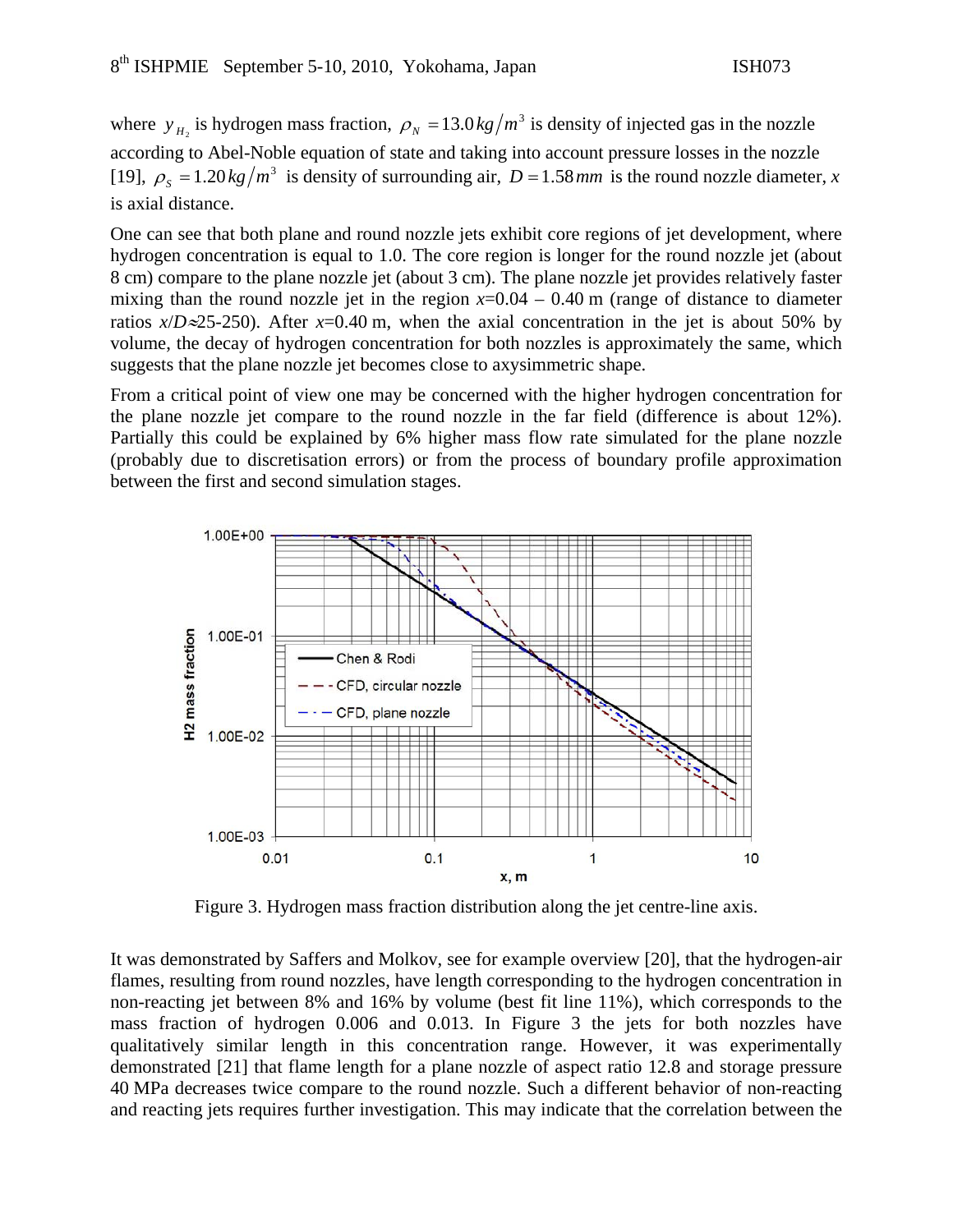flame length and the hydrogen concentration in a non-reacting jet, obtained in [20] for round nozzle jets, probably may not be automatically extended to nozzles of other shapes.

Qualitatively similar results were obtained for the velocity distribution along the jet centre-line, see Figure 4. They were compared with the correlation for velocity decay in the axisymmetric jet [4]:

$$
\frac{V}{V_N} = 6.3 \sqrt{\frac{\rho_N}{\rho_S}} \frac{D}{x},\tag{2}
$$

where *V* is centre-line velocity,  $V_N = 1126 \frac{m}{s}$  is nozzle velocity according to Abel-Noble equation of state and taking into account pressure losses in the nozzle [19].

Again, the plane nozzle provides faster mixing immediately behind the core region and practically coincides with the round jet velocity distribution in the far field. On the other hand, the centre-line velocity decay for both nozzles is slightly faster than predicted by the correlation (2). Velocity profile reveals location of the Mach disk in simulations: one may see that the Mach disks are located practically at the same distance of about 2.0 cm for both nozzles.



Figure 4. Velocity distribution along the jet centre-line axis.

Comparison of round and plane nozzle jet structures may be seen in Figure 5 and Figure 6, where location of iso-surfaces of 4% and 11% hydrogen volumetric concentrations is shown with the fixed hydrogen concentration distribution profile. The phenomenon of "switching" axes is clearly seen in Figure 6: though the longer side of the plane nozzle is located along the pipe, the wider side of hydrogen-air mixing layer is perpendicular to the pipe. In spite of the large aspect ratio of the plane nozzle *L*/*W*=200, the "switch" of axes is already well established at a distance from the nozzle as short as *x*=0.02 m, which corresponds just to 1 nozzle length.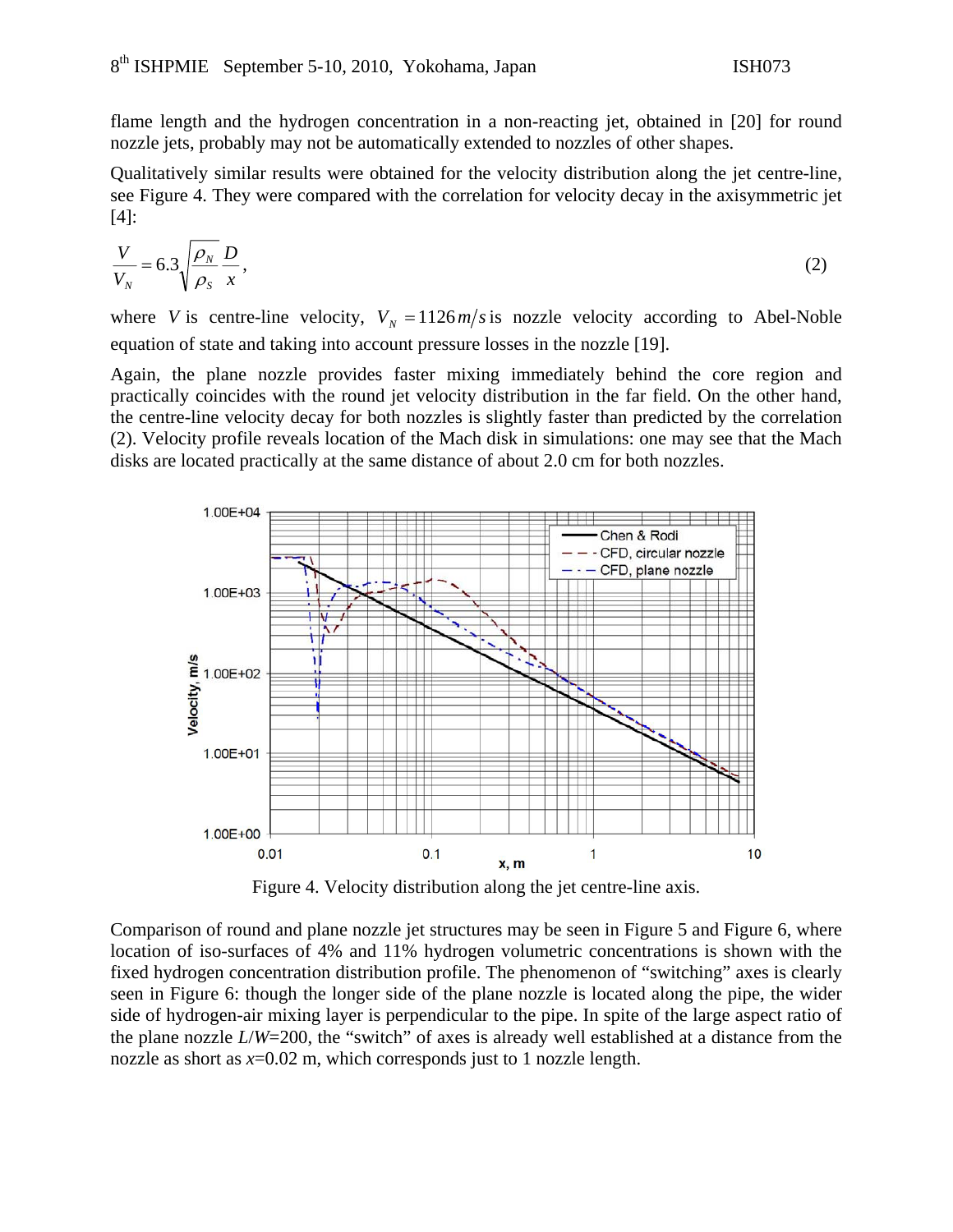





Figure 6. Isometric view of hydrogen iso-surfaces resulting from the plane nozzle: a) enlargement close to the pipe, b) general view. Yellow colour – iso-surface 11.0%  $H_2$  vol., grey colour – isosurface of  $4.0\%$  H<sub>2</sub> vol.

Figure 6b confirms that in the far field the plane nozzle jet behavior reproduces axisymmetric jet: effect of axes "switching" is significantly hampered at  $x=1.0$  (when the centre-line concentration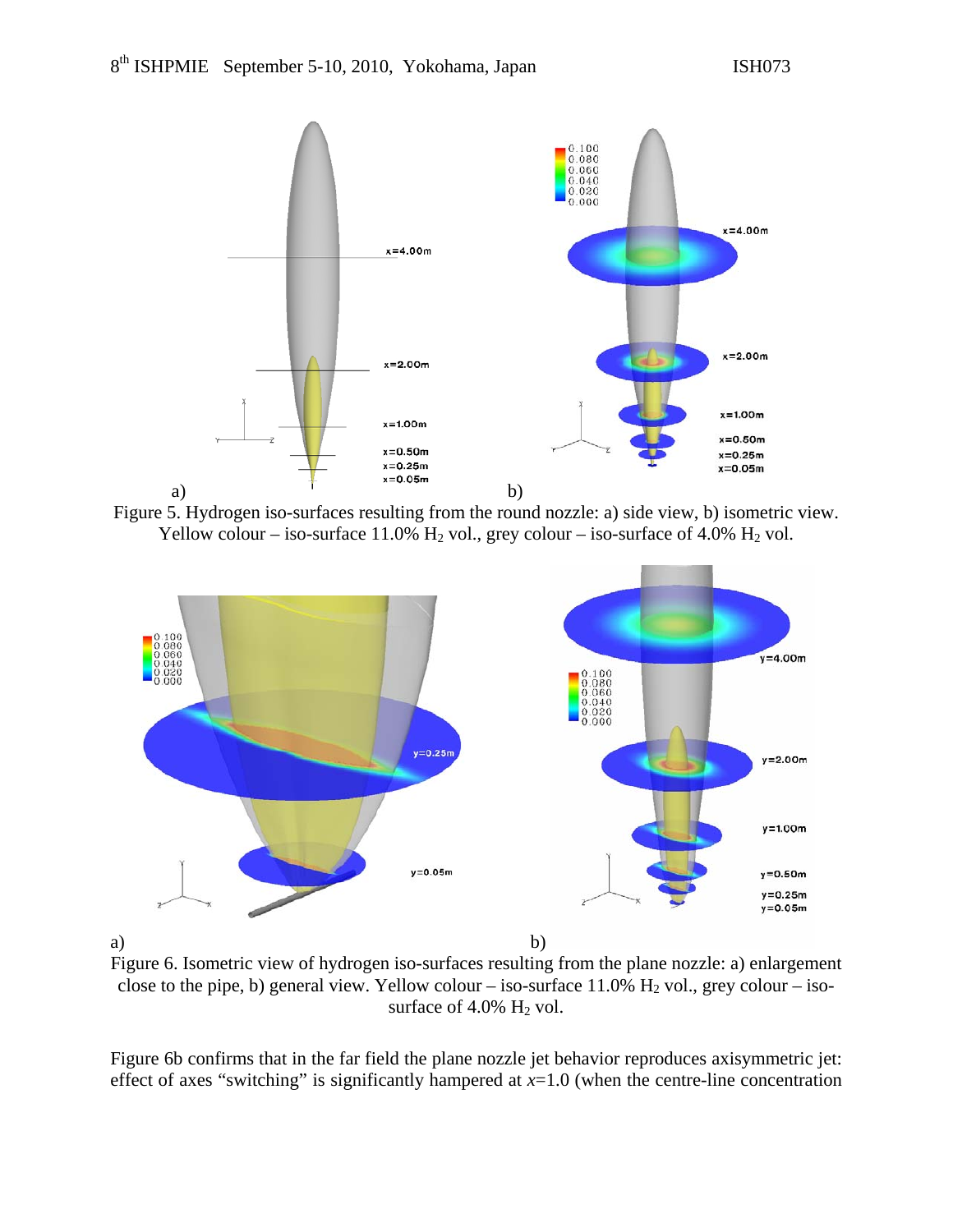decay of plane nozzle jet coincides with that for the round nozzle jet) and practically absent at *x*=2.0 m.



Figure 7. Velocity distribution (limited by  $4\%$  H<sub>2</sub> vol.): a) round nozzle, cross-section view, b) plane nozzle, view across the pipe, c) plane nozzle, view along the pipe.



Figure 8. Hydrogen volume fraction distribution in the plane nozzle jet (limited by  $4\%$  H<sub>2</sub> vol.): a) across the pipe, b) along the pipe.

Figure 7 shows velocity distribution for the round and plane nozzles in the jet cross sections in the near nozzle field. One may clearly see formation of a wide mixing layer in the plane across the pipe (Figure 7b). Shorter high-speed core region of the plane jet in this cross-section is also noticeable. Mixing layer in the cross-section along the pipe first demonstrates some contraction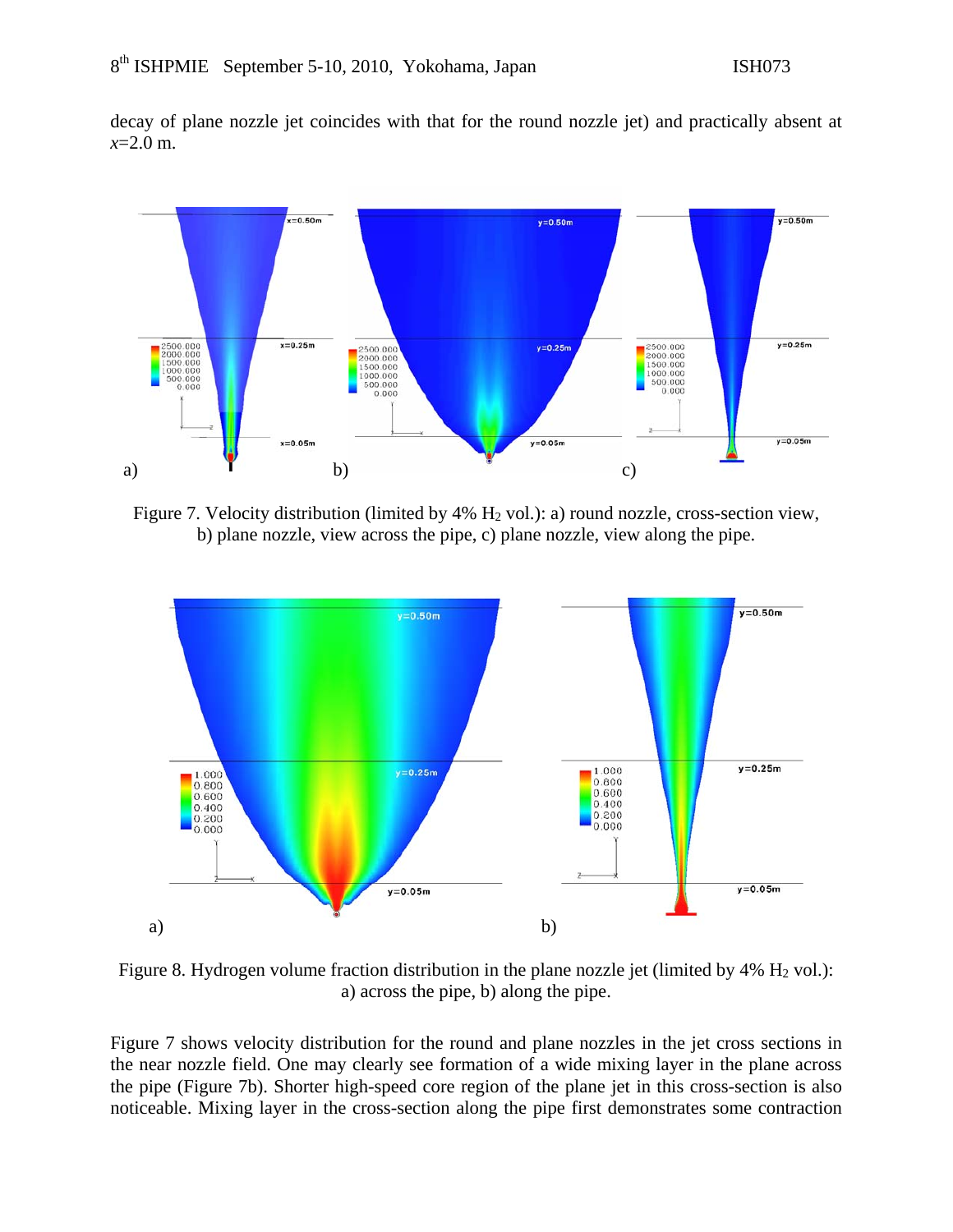("saddle" shape) and then slow growth. Figure 8 shows hydrogen distribution for the plane nozzle jet in the same cross sections. Velocity and concentration fields demonstrate similarity. It is interesting to see that for the plane nozzle the hydrogen velocity and concentration on the centre-line are not necessarily maximum ones. In fact, the maximum velocity and maximum concentration are shifted off centre-line at distances  $x=0.15-0.30$  m. Thus, at  $x=0.15$  m maximum hydrogen mass fraction is 0.23, while on the centre line it is 0.18 (difference 22%); at  $x=0.3$  the maximum hydrogen mass fraction is 0.095, while on the centre-line it is 0.09 (difference 5%); at x=0.50 m the maximum hydrogen concentration is located on the centre-line.

### **4. Conclusions**

Simulations of the underexpanded plane and round jets of hydrogen were conducted in order to investigate potential to control hydrogen-air mixing and concentration decay in hydrogen jets.

Though the plane nozzle studied had a large aspect ratio *L*/*W*=200, the jet behaviour was clearly three- not two-dimensional. The phenomena of "switch" of axes was reproduced by numerical simulations which is characteristic for plane jets with finite aspect ratio. The simulations confirmed that the plane nozzle jet provides faster mixing in the close to the nozzle area, but becomes axisymmetric in the far filed.

It appears that there is practically no quantitative difference between the plane and round nozzle jets from the safety distance point of view. Indeed, hydrogen concentration on the jet axis drops to the low flammability limit of 4% by volume at the same location for both types of jets with the same mass flow rate.

Examination of this simulation results, analysis [20] and experimental data [21] show that while the flame location for a round nozzle jet corresponds to location of hydrogen volume concentration between 8% and 16% in non-reacting jet from the same nozzle, the flame location for a plane jet corresponds to higher hydrogen concentrations in a plane non-reacting jet. This requires further research.

## **References**

- 1. Schlihting H. Laminare Strahlausebreitung. ZAMM, 1933:13:260-263.
- 2. Bickley WG. The plane jet. Phil. Mag. 1937: S.7 23 (156):727-731.
- 3. Schlihting H. Boundary-Layer Theory. New-York: McGraw-Hill; 1979.
- 4. Chen CJ, Rodi W. Vertical turbulent buoyant jets review of experimental data. In: Spalding DB, Editor-in-chief. The Science and applications of heat and mass transfer. Pergamon Press; 1980, V.4.
- 5. Crane LJ, Pack DC. The laminar and turbulent mixing of jets of compressible fluid. Part I Flow far from the orifice. Journal of Fluid Mechanics 1957:2(5):499-455.
- 6. Maydew RC, Reed JF. Turbulent mixing of compressible axisymmetric jets (in the half region) with quiescent air. Sandia Corp. Res. Rept SC-4764 (March 1963); 1963.
- 7. Crane LJ, Pack DC. The mixing of a jet of gas with an atmosphere of a different gas at large distances from the orifice. Part I. The plane jet. Quot. Journ. Mech. and Applied Math. 1961:XIV(4):385-391.